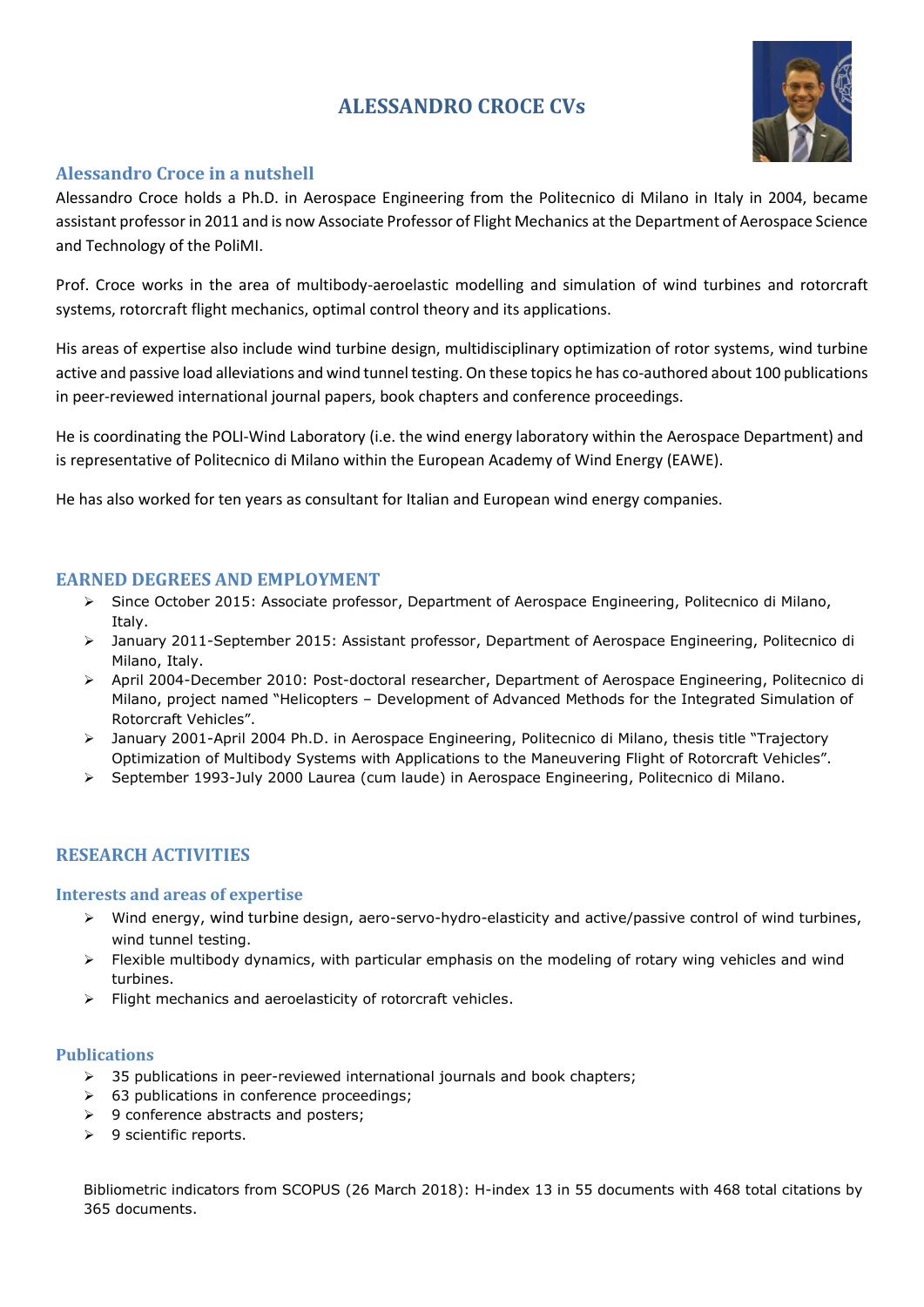## **Visiting Appointments**

- 2003, Visiting Student at the Daniel Guggenheim School of Aerospace Engineering, Georgia Institute of Technology, Atlanta, GA, USA;
- Summer 2002, Visiting Student at the Lawrence Livermore National Laboratory, University of California at Berkeley.

#### **Contracts supervised**

- 2018, Seawind Ocean Technology B.V., rotor blade design and certification;
- > 2016-2019, H2020 EU project CL-Windcon: wind tunnel testing of closed loop wind farm controllers;
- 2014-2016, TUM-Forwind: wind tunnel testing within CompactWind project of wind farm controllers;
- $\geq$  2014-2015, TUM-SHI: wind tunnel testing of wind farm controllers;
- $\geq$  2014-2015, Ventus: 60kW wind turbine blade design with innovative materials;
- $\geq$  2011-2012, K4A: helicopter blade design for a light Italian helicopter;
- $\geq$  2005-2006, Politecnico ed Innovazione: vertical axis wind turbine preliminary design.

## **Contracts co- supervised and/or involved**

- 2013-2017, European AVATAR project: rotor design with integrated active and passive loads control and alleviation for 10-20MW Wind Turbines.
- ▶ 2012-2017, European INNWind project: lightweight structural design, integrated active and passive loads control and alleviation, wind tunnel testing of IPC/BTC rotor, wind-wave tank testing for10-20MW Wind Turbines.
- 2012, GE Global Research: Design Optimization of an Advanced Rotors with Lift Increasing Technology;
- 2010-2014, Leitwind and Ministero dello Sviluppo Economico, Bando Industria 2015: multidisciplinary design techniques and application to multi-MW machines for on-shore and off-shore applications with a tandem generator configuration;
- 2009-2011, Kangwon National University: design of model-based collective and individual blade pitch control laws for horizontal axis wind turbines
- 2008-2009, Terom Wind Energy: wind turbine design and aero-elastic response;
- $\geq$  2008-2010, Trevi Energy: wind turbine on-shore and off-shore design and control system design;
- $\geq$  2007-2009, Leitwind: control system design and porting on a real time Pc104 system;
- $\geq 2007$ -2010, Tozzi Nord, wind turbine aero-elastic response and control design;
- $\geq$  2006-2007, Leitwind: advanced control techniques for wind turbine generators;
- $\geq$  2004-2006, Leitner: aeroelastic modeling of wind turbines using multibody finite element procedures.

#### **Other**

- Chairman of the Science of Making Torque from Wind (TORQUE) 2018, Milano, 20-22 June 2018
- Member of the Scientific Committee of the Conferences:
	- o Wind Energy Science Conference (WESC) 2017, Lyngby, Denmark, 26-29 June
	- o The Science of Making Torque from Wind (TORQUE) 2016, Munich, Germany, 5-7 October
	- o 20<sup>th</sup> International Conference on Composite Materials (ICCM20) 2015, Copenhagen, Denmark, 19-24 July
- $\triangleright$  Representative of Politecnico di Milano within the European Academy of Wind Energy (EAWE).
- Reviewer for international journals and conferences:
	- o Wind Energy (Wiley);
	- o Energies (MDPI);
	- o Multibody Systems Dynamics (Springer);
	- o ASME Journal of Computational and Nonlinear Dynamics;
	- o IEEE Control Systems Society & American Automatic Control Council;
	- o AIAA The American Institute of Aeronautics and Astronautics;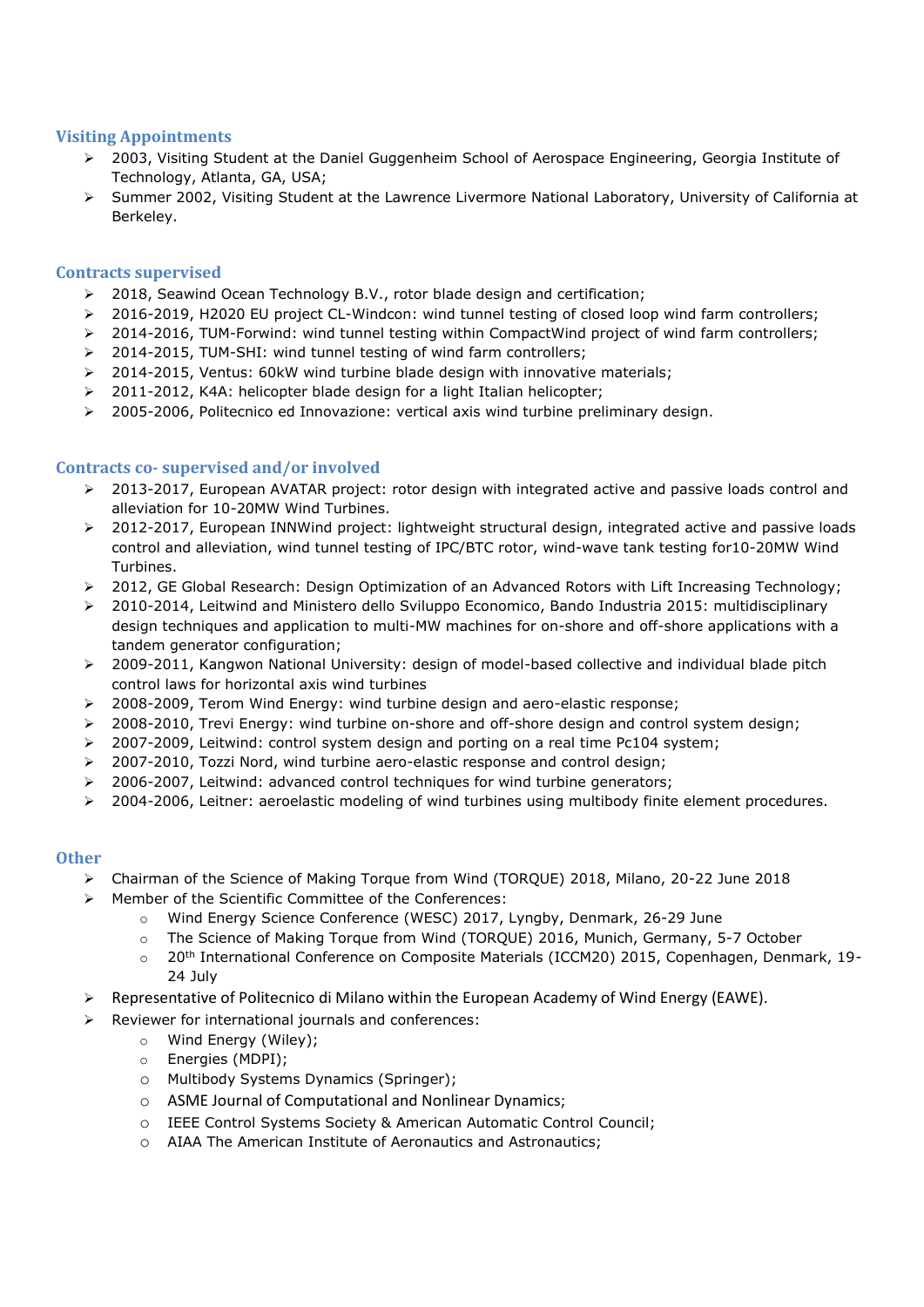# **TEACHING APPOINTMENTS**

- Since 2018, professor of the course named "Dinamica del Volo Atmosferico" (i.e. *Flight Dynamics*), degree (Master of Science) in Aeronautical Engineering, Politecnico di Milano.
- Since 2012, professor of the course named "Progetto di Generatori Eolici" (i.e. *Design of Wind Turbines*), degree (Master of Science) in Aeronautical Engineering, Politecnico di Milano.
- Since 2014, professor of the course named "Fondamenti di Meccanica del Volo Atmosferico" (i.e. Atmoshperic Flight Mechanics, Performance and Static Stability), degree (Bachelor of Science) in Aerospace Engineering, Politecnico di Milano.
- Since 2010, contract professor charged of the course named "Impianti Eolici" (i.e. Wind Turbines), Università degli Studi di Pavia.
- 2001-2012, professor of the course named "Fondamenti di Meccanica del Volo Atmosferico e Spaziale" (i.e. Flight Mechanics, Performance and Static Stability), degree (Bachelor of Science) in Aerospace Engineering, Politecnico di Milano.
- 2005-2008, contract professor charged of the course named "Meccanica del Volo" (i.e. Flight Mechanics, Performance and Static Stability), degree (Bachelor of Science) in Aerospace Engineering, Politecnico di Milano.
- 2011-2014, teaching assistant in the course named "Dinamica del Volo Atmosferico" (i.e. Flight Mechanics, Stability and Control), degree (Master of Science) in Aeronautical Engineering, Politecnico di Milano.
- 2004-2010, teaching assistant in the course named "Meccanica del Volo II" (i.e. Flight Mechanics, Stability and Control), degree (Master of Science) in Aeronautical Engineering, Politecnico di Milano.
- 2002-2009, teaching assistant in the course named "Meccanica del Volo" (i.e. Flight Mechanics, Performance and Static Stability), degree (Bachelor of Science) in Aerospace Engineering, Politecnico di Milano.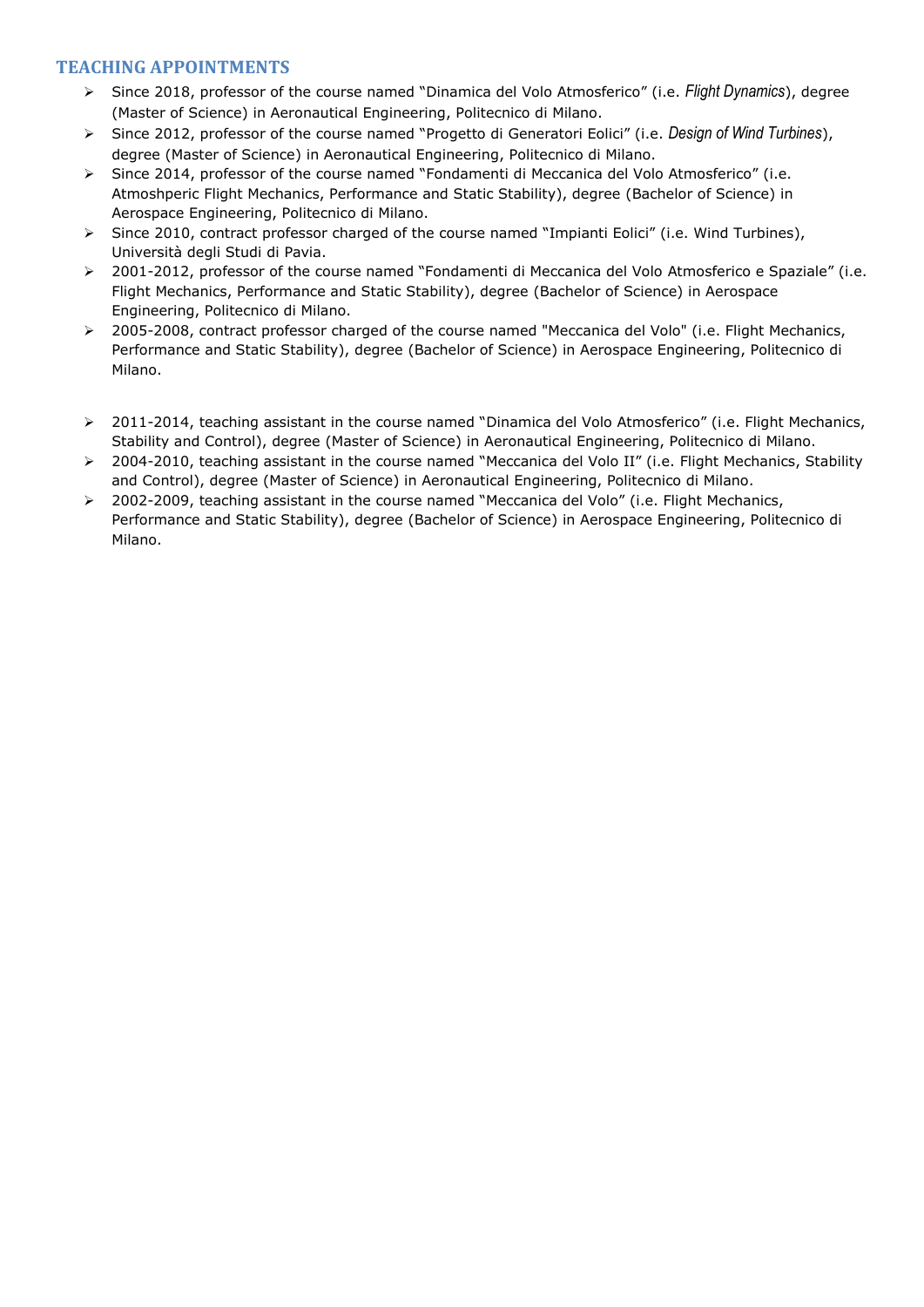# LIST of PUBLICATIONS

# **Alessandro CROCE**

*January 2019*

# **Publications in peer-reviewed international journals (43)**

- 43. P. Bortolotti, C.L. Bottasso, A. Croce, L. Sartori, "*Integration of multiple passive load mitigation technologies by automated design optimization — The case study of a medium-size onshore wind turbine"*, Wind Energy, Vol.22, N.1, p.65-79, 2019, DOI: 10.1002/we.2270 (2019).
- 42. R. Riva, M. Spinelli, L. Sartori, S. Cacciola, A. Croce, "*Stability analysis of wind turbines with bendtwist coupled blades*", The Science of Making Torque from Wind (TORQUE 2018), Journal of Physics: Conference Series 1037 (2018) 062014 doi:10.1088/1742-6596/1037/2/062014, (2018)
- 41. R. Riva, S. Cacciola, A. Croce, "*High-resolution periodic mode shapes identification for wind turbines*", The Science of Making Torque from Wind (TORQUE 2018), Journal of Physics: Conference Series 1037 (2018) 062002 doi:10.1088/1742-6596/1037/2/062002, (2018)
- 40. M. Civati, L. Sartori and A. Croce, "*Design of a two-bladed 10 MW rotor with teetering hub*", The Science of Making Torque from Wind (TORQUE 2018), Journal of Physics: Conference Series 1037 (2018) 042007 doi:10.1088/1742-6596/1037/2/042007, (2018)
- 39. P. Bortolotti, C.R. Sucameli, A. Croce and C.L. Bottasso, "*Integrated design optimization of wind turbines with noise emission constraints*", The Science of Making Torque from Wind (TORQUE 2018), Journal of Physics: Conference Series 1037 (2018) 042005 doi:10.1088/1742- 6596/1037/2/042005, (2018)
- 38. L. Sartori, F. Bellini, A. Croce, C.L. Bottasso, "*Preliminary design and optimization of a 20MW reference wind turbine*", The Science of Making Torque from Wind (TORQUE 2018), Journal of Physics: Conference Series 1037 (2018) 042003 doi:10.1088/1742-6596/1037/2/042003, (2018)
- 37. S. Cacciola, C.E.D. Riboldi, A. Croce, "*Monitoring rotor aerodynamic and mass imbalances through a self-balancing control*", The Science of Making Torque from Wind (TORQUE 2018), Journal of Physics: Conference Series 1037 (2018) 032041 doi:10.1088/1742-6596/1037/2/032041, (2018)
- 36. C.R. Sucameli, P. Bortolotti, A. Croce and C.L. Bottasso, "*Comparison of some wind turbine noise emission models coupled to BEM aerodynamics*", The Science of Making Torque from Wind (TORQUE 2018), Journal of Physics: Conference Series 1037 (2018) 022038 doi:10.1088/1742- 6596/1037/2/022038, (2018)
- 35. J.G. Schepers, K. Boorsma, N. Sørensen, Voutsinas, G. Sieros, H. Rahimi, H. Heisselmann, E. Jost, T. Lutz, T. Maeder, A. Gonzalez, C. Ferreiral B. Stoevesandt, G. Barakos, N. Lampropoulos, A. Croce, J.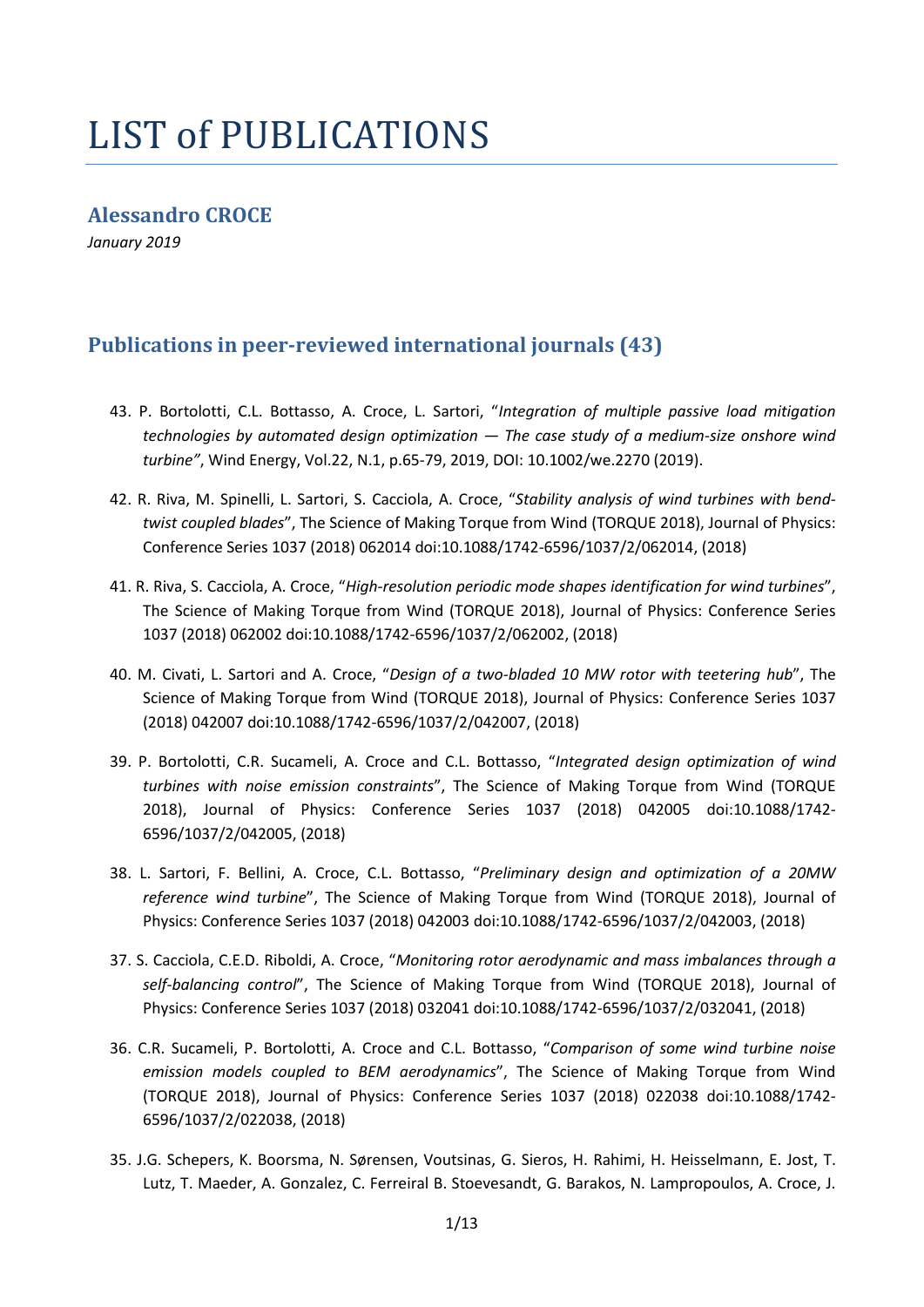Madsen, "*Final results from the EU project AVATAR: Aerodynamic modelling of 10 MW wind turbines*", The Science of Making Torque from Wind (TORQUE 2018), Journal of Physics: Conference Series 1037 (2018) 022013 doi:10.1088/1742-6596/1037/2/022013, (2018)

- 34. P. Montinari, F. Gualdoni, A. Croce, C.L. Bottasso, "*Ultimate and fatigue load mitigation by an inertial-driven passive flap, using a geometrically exact multibody formulation*"*,* Journal of Wind Engineering and Industrial Aerodynamics, Vol. 175, p.169-178, 2018, doi.org/10.1016/j.jweia.2018.01.038 (2018)
- 33. J. Wang, S. Foley, E.M. Nanos, T. Yu, F. Campagnolo, C.L. Bottasso, A. Zanotti, A. Croce, "*Numerical and Experimental Study of Wake Redirection Techniques in a Boundary Layer Wind Tunnel*", Wake Conference 2017, 30 May - 1 June 2017, Visby, Sweden, Journal of Physics: Conference Series, Vol. 854, N. 1, 2017, 012048 (11 pages) (2016), 10.1088/1742-6596/854/1/012048 (2017)
- 32. G. Campanardi, D. Grassi, A. Zanotti, E. M. Nanos, F. Campagnolo; A. Croce, C.L. Bottasso "*Stereo Particle Image Velocimetry Set up for Measurements in the Wake of Scaled Wind Turbines*", XXIV A.I.VE.LA. Annual Meeting, Journal of Physics: Conference Series, Vol. 882, 2017, 012003 (2017) 10.1088/1742-6596/882/1/012003 (2017)
- 31. C.L. Bottasso, A. Croce, F. Gualdoni, P. Montinari, C.E.D. Riboldi, "*Articulated blade tip devices for load alleviation on wind turbines"*, Wind Energy Science, 2016, p. 297-310, doi:10.5194/wes12972016 (2016)
- 30. P. Bortolotti, C.L. Bottasso, A. Croce: "*Combined preliminary–detailed design of wind turbines"*, Wind Energ. Sci., 1, 71-88, doi:10.5194/wes-1-71-2016, (2016).
- 29. M.F. van Dooren, M. Kühn, V. Petrovíc, C.L. Bottasso, F. Campagnolo, M. Söholm, N. Angelou, T. Mikkelsen, A. Croce, A. Zasso, "*Demonstration of synchronised scanning Lidar measurements of 2D velocity fields in a boundary-layer wind tunnel*", The Science of Making Torque from Wind (TORQUE 2016), Journal of Physics: Conference Series 753 (2016) 072032 doi:10.1088/1742- 6596/753/7/072032, (2016)
- 28. A. Croce, F. Gualdoni, P. Montinari, C.E.D. Riboldi, C.L. Bottasso, "*Inertial and aerodynamic tuning of passive devices for load alleviation on wind turbines*", The Science of Making Torque from Wind (TORQUE 2016), Journal of Physics: Conference Series 753 (2016) 102005 doi:10.1088/1742- 6596/753/10/102005, (2016)
- *27. C.L. Bottasso, P. Bortolotti, A. Croce, F. Gualdoni, "Integrated Aero-Structural Optimization of Wind Turbine Rotors", Multibody System Dynamics, Vol. 38, p. 317-344, ISSN: 1384-5640, DOI 10.1007/s11044-015-9488-1 (2016).*
- 26. L. Sartori, A. Croce, P. Bortolotti, C.L. Bottasso, "Integration of prebend optimization in a holistic wind turbine design tool", The Science of Making Torque from Wind (TORQUE 2016), Journal of Physics: Conference Series 753 (2016) 062006 doi:10.1088/1742-6596/753/6/062006, (2016)
- 25. J.G. Schepers, O. Ceyhan, K. Boorsma, A. Gonzalez, X. Munduate, O. Pires, N. Sørensen , C. Ferreira, G. Sieros , J. Madsen , S. Voutsinas , T. Lutz, G. Barakos, S. Colonia, H. Heißelmann, F. Meng, A. Croce, "*Latest results from the EU project AVATAR: Aerodynamic modelling of 10 MW wind*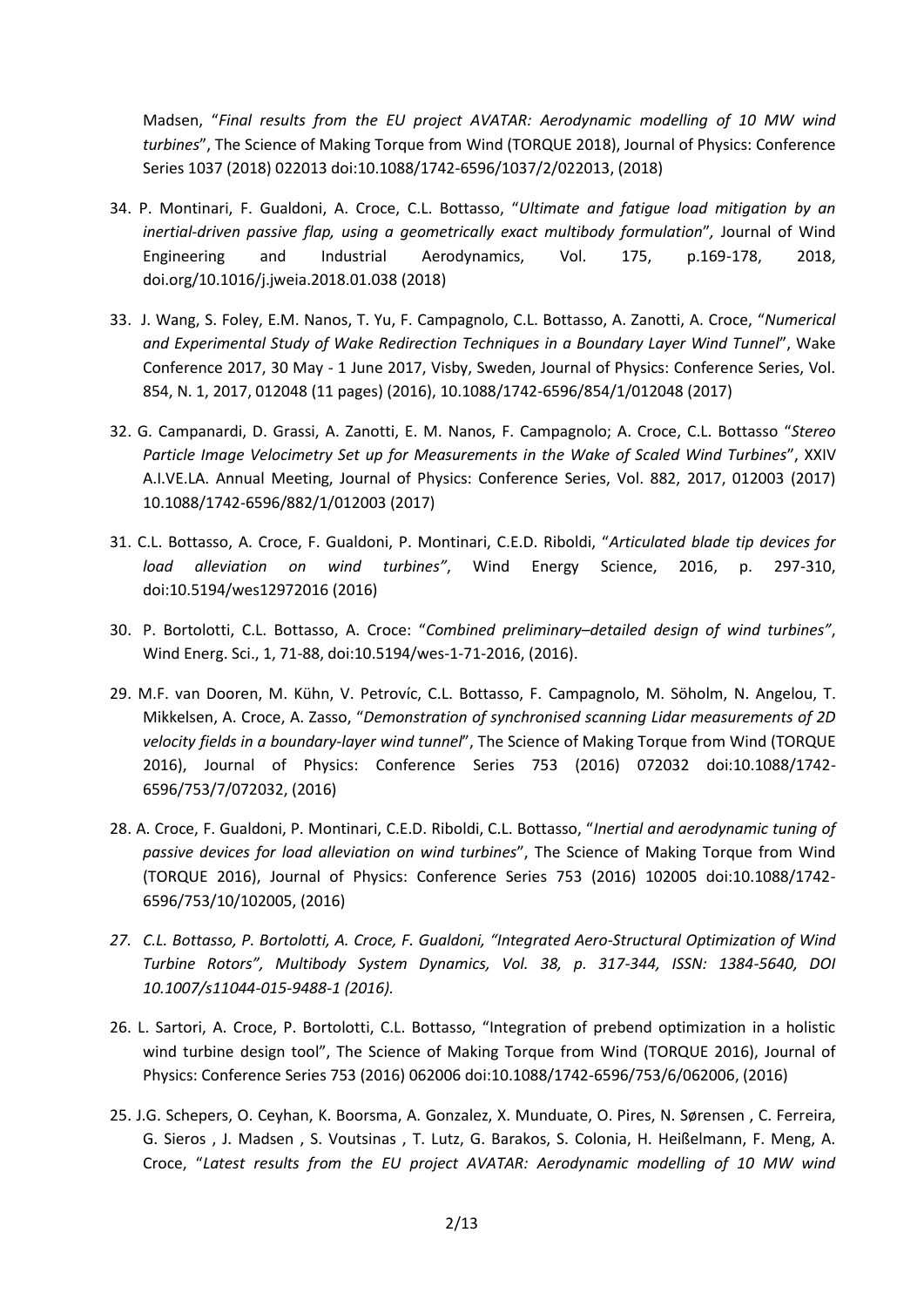*turbines*", The Science of Making Torque from Wind (TORQUE 2016), Journal of Physics: Conference Series 753 (2016) 022017 doi:10.1088/1742-6596/753/2/022017, (2016)

- 24. A. Croce, L. Sartori, M. S. Lunghini, L. Clozza, P. Bortolotti, C.L. Bottasso, "Lightweight rotor design by optimal spar cap offset", The Science of Making Torque from Wind (TORQUE 2016), Journal of Physics: Conference Series 753 (2016) 062003 doi:10.1088/1742-6596/753/6/062003, (2016)
- 23. C.L. Bottasso, A. Croce, F. Gualdoni, P. Montinari, "Load Mitigation in Wind Turbines by a Passive Aeroelastic Device", Journal of Wind Engineering & Industrial Aerodynamics, 148, 2016, p. 57–69, DOI 10.1016/j.jweia.2015.11.001, *(2016)*.
- 22. M. Stettner, M.J. Reijerkerk, A. Lünenschloß, V. Riziotis, A. Croce, L. Sartori, R. Riva, J.M. Peeringa, "Stall-Induced Vibrations of the AVATAR Rotor Blade", The Science of Making Torque from Wind (TORQUE 2016), Journal of Physics: Conference Series 753 (2016) 042019 doi:10.1088/1742- 6596/753/4/042019, (2016)
- 21. F. Campagnolo, V. Petrovíc, J. Schreiber, E.M. Nanos, A. Croce, C. L. Bottasso, "*Wind tunnel testing of a closed-loop wake deflection controller for wind farm power maximization*", The Science of Making Torque from Wind (TORQUE 2016), Journal of Physics: Conference Series 753 (2016) 032006 doi:10.1088/1742-6596/753/3/032006, (2016)
- 20. Bottasso C.L., Croce A., Riboldi C.E.D., Salvetti M., "*Cyclic Pitch Control for the Reduction of Ultimate Loads on Wind Turbines*", Journal of Physics: Conference Series, Vol. 524, 2014, 012063 (10 pages), ISSN:1742-6588 (The Science of Making Torque from Wind 2014 (TORQUE 2014)), doi:10.1088/1742-6596/524/1/012063
- 19. Bottasso C.L., Croce A., Sartori L., Grasso F., "*Free-Form Design of Rotor Blades*", Journal of Physics: Conference Series, Vol. 524, 2014, 012041 (10 pages), ISSN:1742-6588 (The Science of Making Torque from Wind 2014 (TORQUE 2014)), doi:10.1088/1742-6596/524/1/012041
- 18. Bottasso C.L., Croce A., Riboldi C.E.D., "*Optimal Shutdown Management*", Journal of Physics: Conference Series, Vol. 524, 2014, 012050 (10 pages), ISSN:1742-6588 (The Science of Making Torque from Wind 2014 (TORQUE 2014)), doi:10.1088/1742-6596/524/1/012050
- 17. Bottasso C.L., Campagnolo F., Croce A., Dilli S., Gualdoni F., Nielsen M.B., "*Structural optimization of wind turbine rotor blades by multi-level sectional/multibody/3DFEM analysis", Multibody System Dynamics, Vol. 32, N. 1, 2014, p. 87-116, doi:10.1007/s11044-013-9394-3 (2014)*.
- 16. Bottasso C.L., Cacciola S., Croce A., "Estimation of blade structural properties from experimental data", *Wind Energy, Vol.16, N.4, p.501-518,* 2013, DOI: 10.1002/we.1497 (2013).
- 15. Bottasso C.L., Croce A., Riboldi C.E.D., Nam Y., "Multi-Layer Control Architecture for the Reduction of Deterministic and Non-Deterministic Loads on Wind Turbines", Renewable Energy, Vol. 51, March 2013, p. 159-169, 2013, DOI:10.1016/j.renene.2012.08.079 (2013).
- 14. Bottasso C.L., Campagnolo F., Croce A., Tibaldi C., "*Optimization-based study of bend–twist coupled rotor blades for passive and integrated passive/active load alleviation",* Wind Energy, Vol. 16, N.8, p1149-1166, 2013. DOI: 10.1002/we.1543 (2013).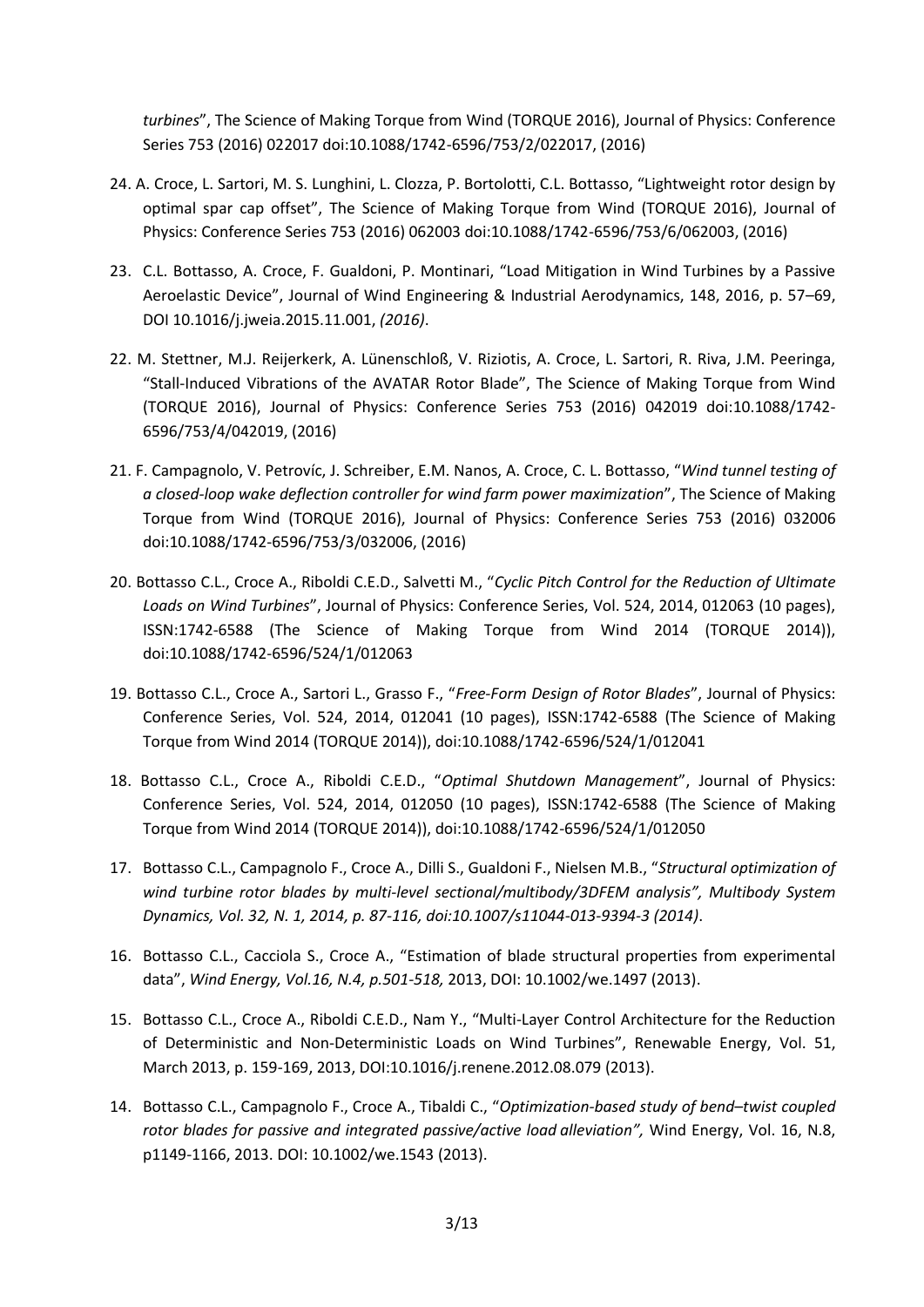- 13. Bottasso C.L., Cacciola S, Croce A., Dozio L., "Load Reduction in Lead–Lag Dampers by Speed-Scheduled Aperture and Modulated Control of a Bypass Valve", Journal of the America Helicopter Society, Vol. 57, N.2, p. 16-28, April 2012, DOI: 10.4050/JAHS.57.022005 (2012).
- 12. Bottasso C.L., Campagnolo F., Croce A., "Multi-Disciplinary Constrained Optimization of Wind Turbines", *Multibody System Dynamics*, Vol. 27, N. 1, p. 21-53, 2012, ISSN: 1384-5640, doi: 10.1007/s11044-011-9271-x (2012).
- 11. Bottasso C.L., Croce A., Nam Y., Riboldi C.E.D., "Power Curve Tracking in the Presence of a Tip Speed Constraint", *Renewable Energy*, Vol. 40, p. 1-12, 2012, doi:10.1016/j.renene.2011.07.045, ISSN: 0960-1481 (2012).
- 10. Bottasso C.L., Croce A., Nicastro R., Savini B., Riviello L., "Adaptive Reference-Augmented Predictive Control, with Application to the Reflexive Control of Unmanned Rotorcraft Vehicles", *Automatic Control in Aerospace*, Vol. 1, p.1-14, ISSN 1974-5168, N. 2 (2008).
- 9. C.L. Bottasso, A. Croce, B. Savini, "*Performance Comparison of Control Schemes for Variable-Speed Wind Turbines*", The Science of Making Torque from Wind: TWIND 2007, Journal of Physics: Conference Series, vol. 75, p. 012079-1-9, SSN: 1742-6588, doi: 10.1088/1742-6596/75/1/012079 (2007).
- 8. Bottasso C.L., Prilutsky B.I., Croce A., Imberti E., Sartirana S., "A Numerical Procedure for Inferring from Experimental Data the Optimization Cost Functions using a Multibody Model of the Neuromusculoskeletal System", *Multibody Systems Dynamics*, Vol. 16, N. 2, p. 123-154, 2006, ISSN: 1384- 5640 (2006).
- 7. Bottasso C.L., Chang C., Croce A., Leonello D., Riviello L., "Adaptive planning and tracking of trajectories for the simulation of maneuvers with multibody models", *Computer Methods in Applied Mechanics and Engineering*, Vol. 195, N. 50-51, p. 7052-7072, 2006, ISSN: 0045-7825 (2006).
- 6. Bottasso C.L., Croce A., Savini B., Sirchi W., Trainelli L., "Aero-servo-elastic Modeling and Control of Wind Turbines Using Finite Element Multibody Procedures", *Multibody System Dynamics*, Vol. 16, N. 3, p. 291-308, 2006, ISSN: 1384-5640 (2006).
- 5. Borri M., Trainelli L., Croce A. , "The Embedded Projection Method: A General Index Reduction Procedure for Constrained System Dynamics", *Computer Methods in Applied Mechanics and Engineering*, Vol. 195, N. 50-51, p. 6974-6992, 2006, ISSN: 0045-7825 (2006).
- 4. Bottasso C.L., Croce A., Leonello D., Riviello L., "Optimization of Critical Trajectories for Rotorcraft Vehicles", *Journal of the American Helicopter Society*, Vol. 50, N. 2, p. 165-177, 2005, ISSN: 0002- 8711 (2005).
- 3. Bottasso C.L., Croce A., Leonello D., Riviello L., "Rotorcraft Trajectory Optimization with Realizability Considerations", *Journal of Aerospace Engineering*, Vol. 18, N. 3, p. 146-155, 2005, ISSN: 0893-1321 (2005).
- 2. Bottasso C.L., Croce A., Ghezzi L., Faure P., "On the Solution of Inverse Dynamics and Trajectory Problems for Multibody Systems", *Multibody System Dynamics*, Vol. 11, N.1, p. 1-22, 2004, ISSN: 1384-5640 (2004).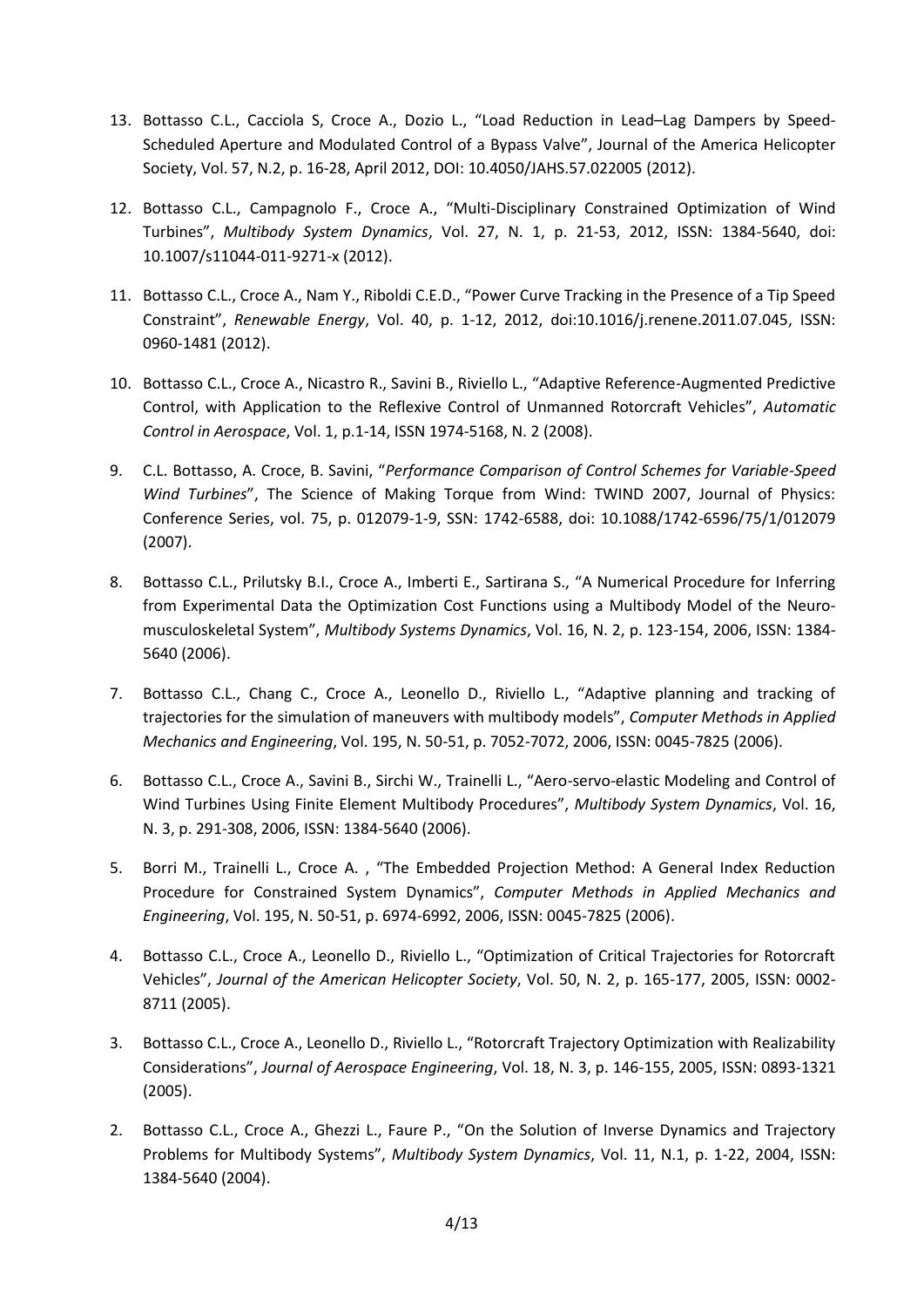1. Bottasso C.L., Croce A., "Optimal Control of Multibody Systems Using an Energy Preserving Direct Transcription Method", *Multibody System Dynamics*, Vol. 12, N.1, p. 17-45, 2004, ISSN: 1384-5640 (2004).

# **Publications in book chapters (1)**

1. A. Zasso, P. Schito, C.L. Bottasso, A. Croce, "Aero-Servo-Elastic Design of Wind Turbines: Numerical and Wind Tunnel Modeling Contribution", in: *Environmental Wind Engineering and Design of Wind Energy Structures*, CISM International Centre for Mechanical Sciences, Vol. 531, Charalambos Baniotopoulos, Claudio Borri, Theodore Stathopoulos (Eds.), Springer, Berlin, 2011, ISBN: 9783709109526, p. 97-190 (2011).

# **Publications conference proceedings (63)**

# 2017 (3)

- 63. A. Croce, L. Sartori, C.L. Bottasso, P. Bortolotti, "*Lightweight Rotor Design of Multi-Megawatt Wind*  Turbines", 2<sup>nd</sup> International Conference on Lightweight Design of Materials and Engineering Structures, LIMAS 2017, 13-14 November 2017, London, UK (2017)
- 62. M. Amoozgar, A. Croce, C.E.D. Riboldi, L. Trainelli, "*Basic Aeroelastic Stability Studies of Hingeless*  Rotor Blades in Hover Using Geometrically Exact Beam and Finite-State Inflow", 43<sup>rd</sup> European Rotorcraft Forum (ERF 2017), Milano, Italy, 12-15 Sept. 2017, p. 1-8 (2017)
- 61. S. Cacciola, C.E.D. Riboldi, A. Croce, "*A New Decentralized Pitch Control Scheme for Wind Turbines*", 20<sup>th</sup> World Congress of the International Federation of Automatic Control (IFAC 2017), Toulouse, France, 9-14 July 2017, p. 9908-9913, 10.1016/j.ifacol.2017.08.1627 (2017)

# 2016 (1)

60. F. Campagnolo, V. Petrovíc, C.L. Bottasso, A. Croce, "Wind Tunnel Testing of Wake Control Strategies", 2016 American Control Conference, Boston, MA, USA, 6-8 July 2016, 2016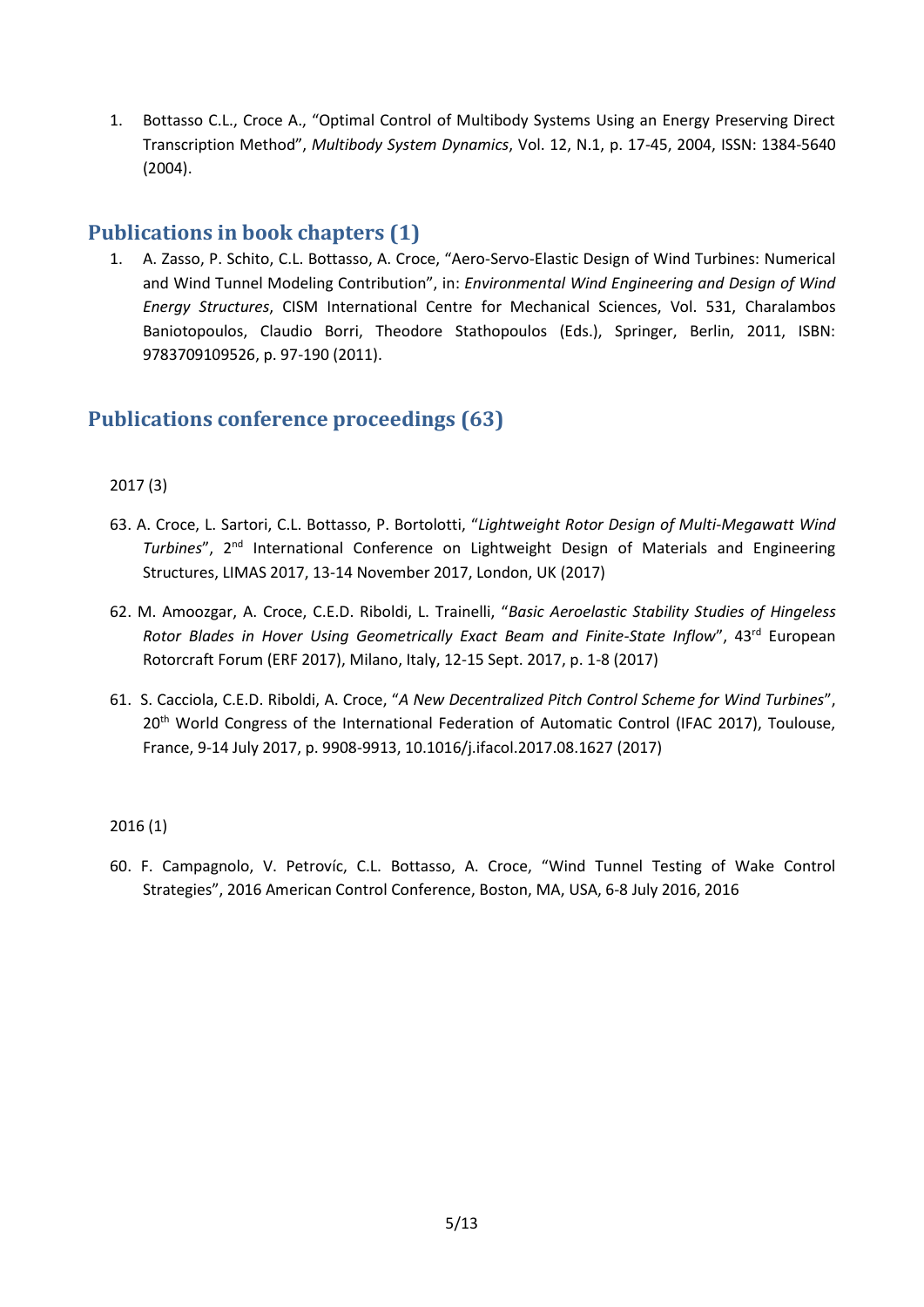2015 (6)

- 59. A. Croce, C.L. Bottasso, "*Wind tunnel testing of blade with active & passive control systems*", IRP Wind Conference, Amsterdam, 28-29 September 2015.
- 58. L. Trainelli, A. Croce, C. E. Riboldi, R. Possamai, "*Trimming a High-Fidelity Multibody Helicopter Model for Performance and Control Analysis*", 41st European Rotorcraft Forum, Munich, Germany, 1-4 September 2015, p1-12.
- 57. Denja Lekou · K. Bacharoudis · A. B. Farinas · K. Branner · A. Croce · T. P. Philippidis · G. de Winkel · P. Berring, "A critical evaluation of structural analysis tools used for the design of large composite wind turbine rotor blades under ultimate and cycle loading", 20<sup>th</sup> International Conference on Composite Materials (ICCM20), Copenhagen, Denmark, 19-24 July 2015, 2015
- 56. C.L. Bottasso, A. Croce, F. Gualdoni, P. Montinari, "*A New Concept to Mitigate Loads for Wind Turbines Based on a Passive Flap*", 2015 American Control Conference, Chicago, IL, USA, 1 July-3 July 2015, 2015.
- 55. Bottasso C.L., Croce A., Sartori L., "Free-Form Design of Low Induction Rotors", 33<sup>rd</sup> Wind Energy Symposium - AIAA SciTech 2015, 2015, ISBN: 9781624103445, p. 1-8, AIAA 2015-0488 [33rd Wind Energy Symposium - AIAA SciTech 2015, Kissimmee, Fl, USA, 5-9 Jan. 2015], [doi:10.2514/6.2015-](http://dx.doi.org/10.2514/6.2015-0488) [0488,](http://dx.doi.org/10.2514/6.2015-0488) 2015.
- 54. J. G. Schepers , O. Ceyhan , F. J. Savenije, M. Stettner, H. J. Kooijman, T. Chaviarapolous, G. Sieros, C. Ferreira, N. Sørensen, M. Wächter, B. Stoevesandt, T. Lutz, A. Gonzalez, G. Barakos, A. Voutsinas, A. Croce, J. Madsen, "AVATAR: AdVanced Aerodynamic Tools for lArge Rotors", 33<sup>rd</sup> Wind Energy Symposium - AIAA SciTech 2015, 2015, ISBN: 9781624103445, p. 1-20, AIAA 2015-0497 [33<sup>rd</sup> Wind Energy Symposium - AIAA SciTech 2015, Kissimmee, Fl, USA, 5-9 Jan. 2015], DOI: 10.2514/6.2015- 0497, 2015.

## 2014 (3)

- 53. Croce A., Possamai R., Trainelli L., "*Dynamic Properties of Some Gimbal and Teetering Two-Blade Helicopter Rotor Heads*", 40th European Rotorcraft Forum, Royal Aeronautical Society, Southampton, UK, 2-5 Sept 2014, ISBN: 1 85768 311 0, p. 1-10, 2014.
- 52. Croce A., Possamai R., Savorani A., Trainelli L., "*Modelling and Characterization of a Novel Gimbal Two-Blade Helicopter Rotor*" ", 40th European Rotorcraft Forum, Royal Aeronautical Society, Southampton, UK, 2-5 Sept 2014, ISBN: 1 85768 311 0, p. 1-9, 2014.
- 51. Bottasso C.L., Campagnolo F., Croce A., Tibaldi C., "*Fatigue Damage Mitigation by the Integration of Active and Passive Load Control Techniques on Wind Turbines*", in: Wind Energy - Impact of Turbulence, M. Hoelling, J. Peinke and S. Ivanell (Eds.), Springer, Berlin, 2014, ISBN: 9783642546952, p. 3-8 [EUROMECH Colloquium 528 - Wind Energy and the Impact of Turbulence on the Conversion Process, Oldenburg, Germany, 22-24 Feb. 2012], doi:10.1007/978-3-642-54696- 9\_1, 2014.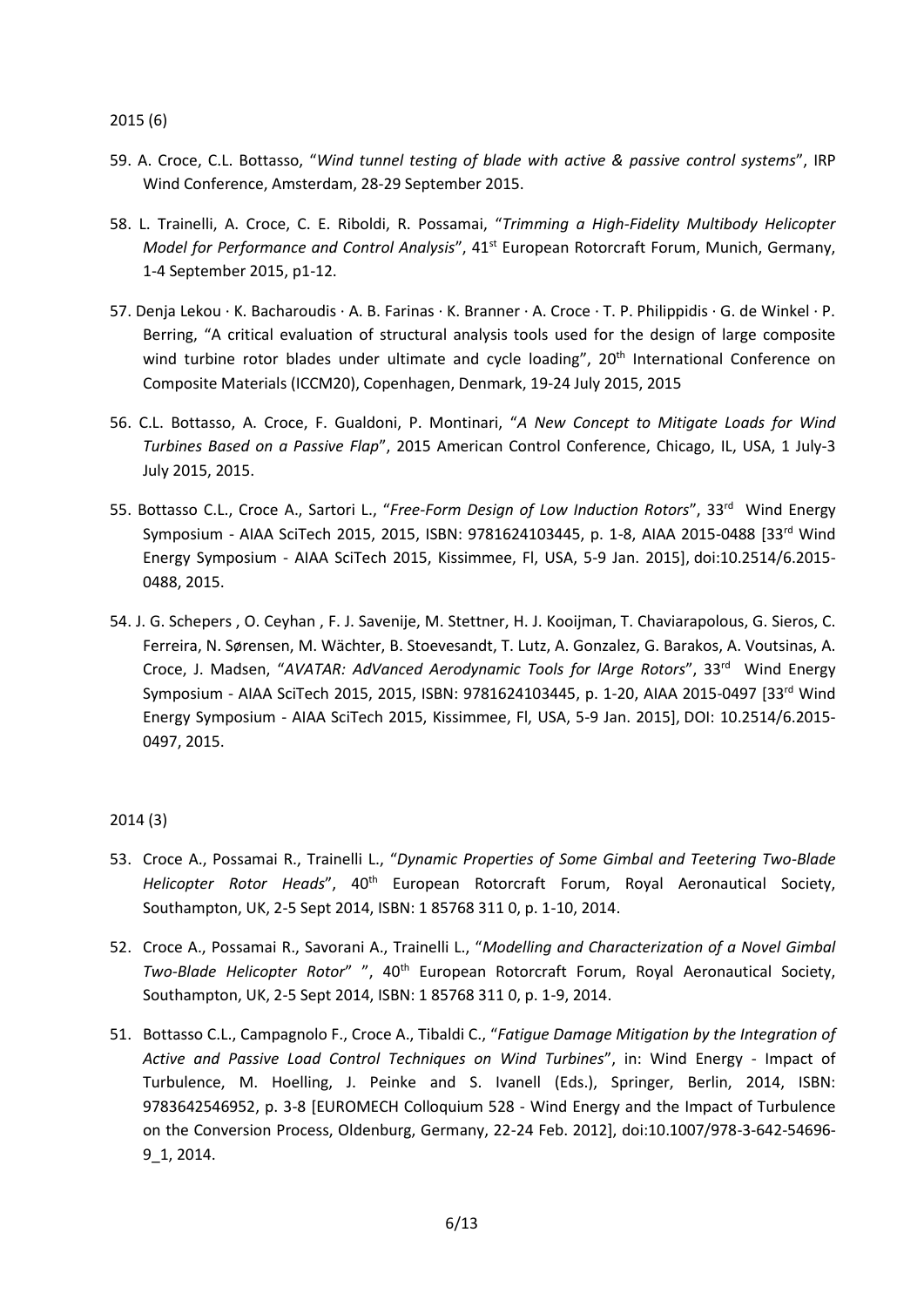2013 (2)

- 50. Bottasso C.L., Campagnolo F., Croce A., "*Towards the wind tunnel testing of wind farm controllers*", 1<sup>st</sup> ACROSS Workshop on Cooperative Control Methods, Zagreb, Croatia, 26 September 2013.
- 49. Sartori L., Grasso F., Bottasso C.L., Croce A., "*Integration of Airfoil Design During the Design of New Blades*", International Conference on Aerodynamics of Offshore Wind Energy Systems and Wakes (ICOWES2013), Lyngby, Denmark, 17-19 June 2013, p. 327-334.

## 2012 (1)

48. C.L. Bottasso, F. Campagnolo, A. Croce, C. Tibaldi, "*Fatigue Damage Mitigation by the Integration of Active and Passive Load Control Techniques*", EUROMECH Colloquium 528 - Wind Energy and the Impact of Turbulence on the Conversion Process, Oldenburg, Germany, 22-24 Feb. 2012, p. 1-6.

## 2011 (5)

- 47. C.L. Bottasso, F. Campagnolo, A. Croce., L. Maffenini, "*Development of a Wind Tunnel Model for*  Supporting Research on Aero-Servo-Elasticity and Control of Wind Turbines", 13<sup>th</sup> International Conference on Wind Engineering (ICWE13), Amsterdam, the Netherlands, 10-15 July 2011, p. 1-8, 2011, ISBN: 9781907132339.
- 46. C.L. Bottasso, S. Cacciola, A. Croce, "*Identification of the Structural Properties of Beam Models, with Application to Wind Turbine Aero-Elasticity*", Multibody Dynamics 2011 - ECCOMAS Thematic Conference. Brussels, Belgium, 4-7 July 2011, p. 1-20, 2011.
- 45. Bottasso C.L., Campagnolo F., Croce A., "*Advanced Wind Turbine Rotor Design*", 1st Wind Turbine Technology Forum, Venezia, Italy, 12-13 May 2011, p. 1-1, 2011.
- 44. C.L. Bottasso, F. Campagnolo, A. Croce, "*Design and Initial Testing of an Aero-Servo-elastic Wind Tunnel Model of a Multi-Mw Wind Turbine*", European Wind Energy Association Annual Event (EWEA 2011), Brussels, Belgium, 14-17 Mar. 2011, p. 1-1, 2011.
- 43 C.L. Bottasso, A. Croce, C.E.D. Riboldi, "*Higher Harmonic Control of Wind Turbines*", European Wind Energy Association Annual Event (EWEA 2011), Brussels, Belgium, 14-17 Mar. 2011, p. 1-1, 2011.

# 2010 (6)

- 42. C.L. Bottasso, F. Campagnolo, A. Croce, "*Multi-Disciplinary Constrained Optimization Method for Wind Turbines*", China Wind Power (CWP 2010), Beijing, China, 13-15 Oct. 2010.
- 41. C.L. Bottasso, F. Campagnolo, A. Croce, "*Software Procedures for the Multi-Disciplinary Constrained Optimization of Wind Turbines*", TORQUE 2010,The Science of Making Torque from Wind, Heraklion, Crete, Greece, 28-30 June 2010.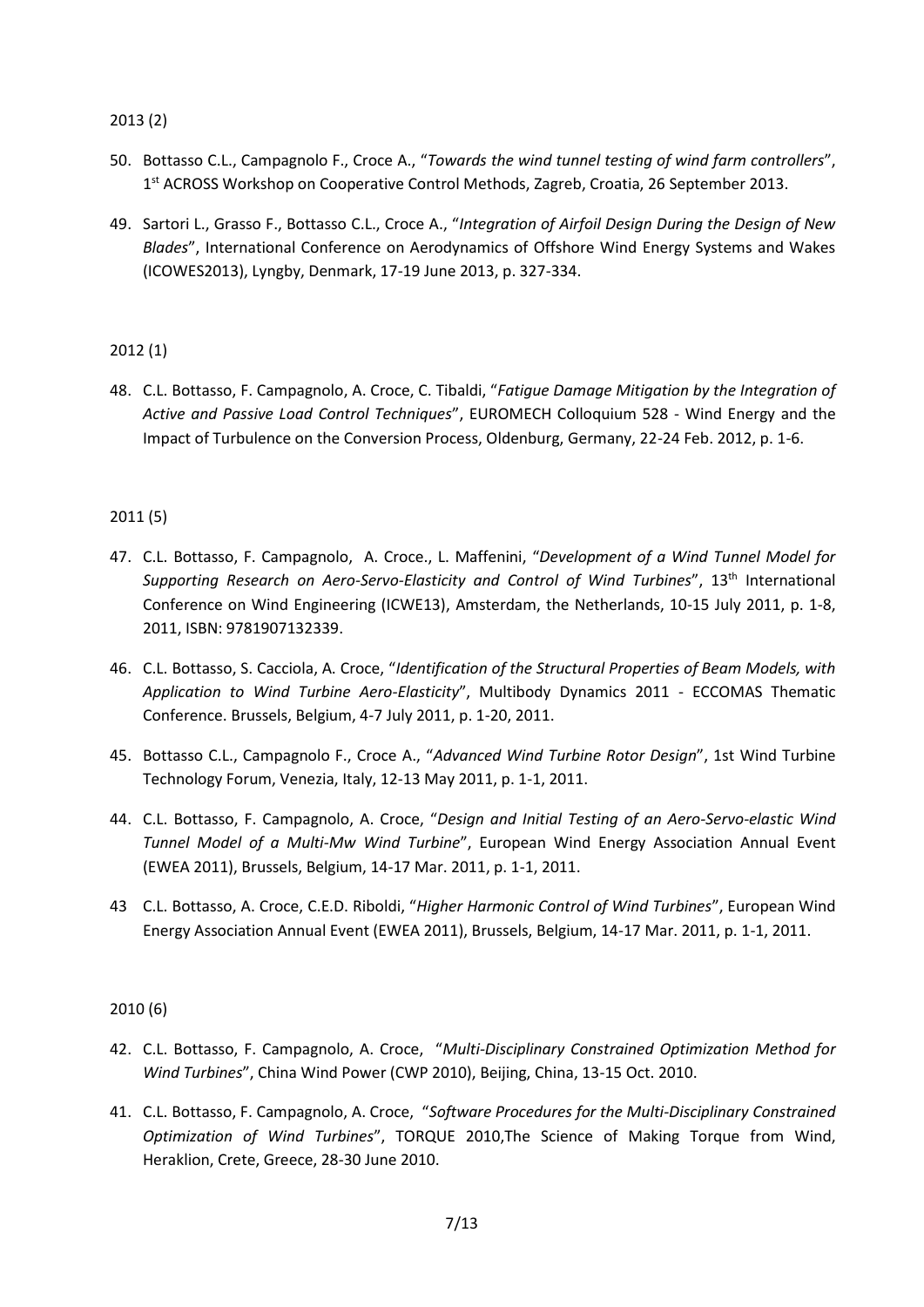- 40. C.L. Bottasso, A. Croce, C.E.D. Riboldi, G.S. Bir, "*Spatial Estimation of Wind States from the Aeroelastic Response of a Wind Turbine*", TORQUE 2010,The Science of Making Torque from Wind, Heraklion, Crete, Greece, 28-30 June 2010.
- 39 C.L. Bottasso, F. Campagnolo, A. Croce, "*Holistic Design of Wind Turbines Using Aero-Servo-elastic Multibody Models*", First Joint International Conference on Multibody System Dynamics – IMSD 2010, Lappeenranta, Finland, 25-27 May 2010, ISBN: 9789522147783.
- 38. C.L. Bottasso, S. Cacciola, A. Croce, L. Dozio, "*Load Reduction in Lead-Lag Dampers by Speed-Scheduled Aperture and Modulated Control of a By-Pass Valve*", 66th International Annual Forum American Helicopter Society (AHS), Phoenix, AZ, USA, 11-13 May 2010.
- 37. C.L. Bottasso, F. Campagnolo, A. Croce, "*Multi-Disciplinary Constrained Optimization of Wind Turbines*", European Wind Energy Conference & Exhibition (EWEC 2010), Warsaw, Poland, 20-23 Apr. 2010.

# 2009 (4)

- 36. C.L. Bottasso, A. Croce, C. Riboldi, "*Computing Spatial Estimates of the Over-the-Rotor Wind*  Distribution for Advanced Wind Turbine Active Control", 5<sup>th</sup> European and African Conference on Wind Engineering (EACWE 5), Florence, Italy, 19-23 July 2009, ISBN: 886453038X.
- 35 C.L. Bottasso, F. Campagnolo, A. Croce, M. Giuliani, "*Multi-Disciplinary Optimization of Wind Turbines using Comprehensive Aero-Servo-Elastic Models*", 5 th European and African Conference on Wind Engineering (EACWE 5), Florence, Italy, 19-23 July 2009, ISBN: 886453038X.
- 34. Bir G.S., C.L. Bottasso, A. Croce, L. C. Henriksen, "*Model Updating of Wind Turbine Blades Using Maximum Likelihood Constrained Optimization*", European Wind Energy Conference & Exhibition (EWEC 2009), Marseille, France, 16-19 Mar. 2009.
- 33. C.L. Bottasso, A. Croce, C.E.D. Riboldi, G.S. Bir, "*Real-Time Estimation of Structural and Wind States for Wind Turbine Advanced Control*", European Wind Energy Conference & Exhibition (EWEC 2009), Marseille, France, 16-19 Mar. 2009.

# 2008 (1)

32. C.L. Bottasso, A. Croce, D. Leonello, G. Maisano, L. Riviello, "*Trajectory Optimization of Rotorcraft Vehicles: from Flight Mechanics to Aero-Servo-Elastic Models*", IX Congresso Nazionale SIMAI, Roma, Italy, September 15-19, 2008.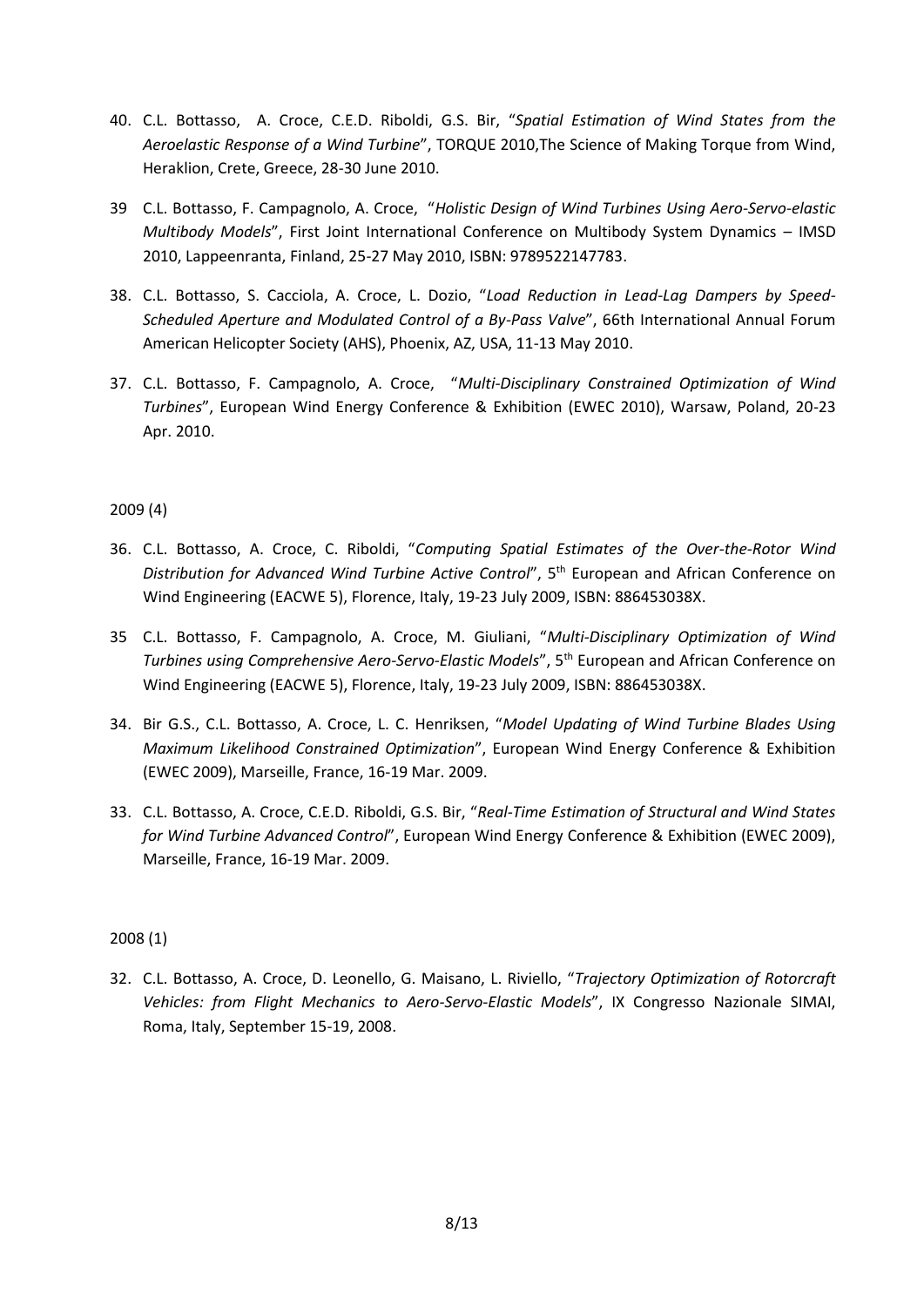2007 (2)

- 31. C.L. Bottasso, A. Croce., D. Leonello, "*Neural-Augmented Planning and Tracking Pilots for Maneuvering Multibody Dynamics*", Multibody Dynamics : Computational Methods and Applications, Madrid, Spain, 21-24 June 2007, Dordrecht: Springer, p. 113-135, 2007, ISBN: 1402056834.
- 30. C.L. Bottasso, A. Croce, B. Savini, "*Performance Comparison of Control Schemes for Variable-Speed Pitch-Regulated Wind Turbines*", European Wind Energy Conference & Exhibition: EWEC 2007. Milano, Italy, May 7-10, 2007.

## 2006 (3)

- 29. C.L. Bottasso, A. Croce, R. Nicastro, B. Savini, L. Riviello, "*Neural Adaptive Control of Multibody Systems*", 3rd Asian Conference on Multibody Dynamics: ACMD2006, Tokyo, Japan. August 1-4, 2006, A00687, p.1-8.
- 28. C.L. Bottasso, A. Croce, R. Nicastro, L. Riviello, B. Savini, "*Neural Adaptive Control of Multibody Systems*", EUROMECH Colloquium 476, Ferrol, Spain, March 13-16, 2006, p. 1-2.
- 27. C.L. Bottasso, A. Croce, B. Savini, "*Adaptive Model Predictive Control of Wind Turbines*", European Wind Energy Conference & Exhibition: EWEC 2006. Athens, Greece. February 27 - March 2, 2006.

## 2005 (9)

- 26. C.L. Bottasso, A. Croce, D. Leonello, L. Riviello, B. Savini, "*Adaptive Reduced Models for Predictive Control of Multibody Systems*", 2nd Workshop on Numerical Methods in Multibody Dynamics, Bad Herrenalb, Germany, October 26-28, 2005.
- 25. C.L. Bottasso, A. Croce, S. Sartirana, B.I.Prilutsky, "*A Method for Inferring the Optimization Cost Function of Experimentally Observed Motor Strategies"*, ASME 2005 International Design Engineering Technical Conferences Computers and Information in Engineering Conference (IDETC/CIE 2005), Long Beach, CA, USA, 24-28 Sept. 2005, p. 1-8, 2005, ISBN: 0791837661.
- 24. C.L. Bottasso, A. Croce, D. Leonello, L. Riviello, "*Adaptive Planning and Tracking of Trajectories for the Simulation of Maneuvering Rotorcraft with Comprehensive Models*", XVIII Congresso Nazionale AIDAA. Volterra, Pisa, Italy, September 19-22, 2005, p.1-8.
- 23. C.L. Bottasso, A. Croce, D. Leonello, "*Procedures for Enabling the Simulation of Maneuvers with Comprehensive Codes*", 31st European Rotorcraft Forum. Firenze, Italy, September 13-15, 2005, N. 29, p. 1-9.
- 22. C.L. Bottasso, A. Croce, D. Leonello, "*Two-level Model-Based Control of Flexible Multibody Systems"*, 6th European Conference on Structural Dynamics, EURODYN 2005. Paris, France. September 4-7, p. 567-572, 2005, ISBN: 9059660331.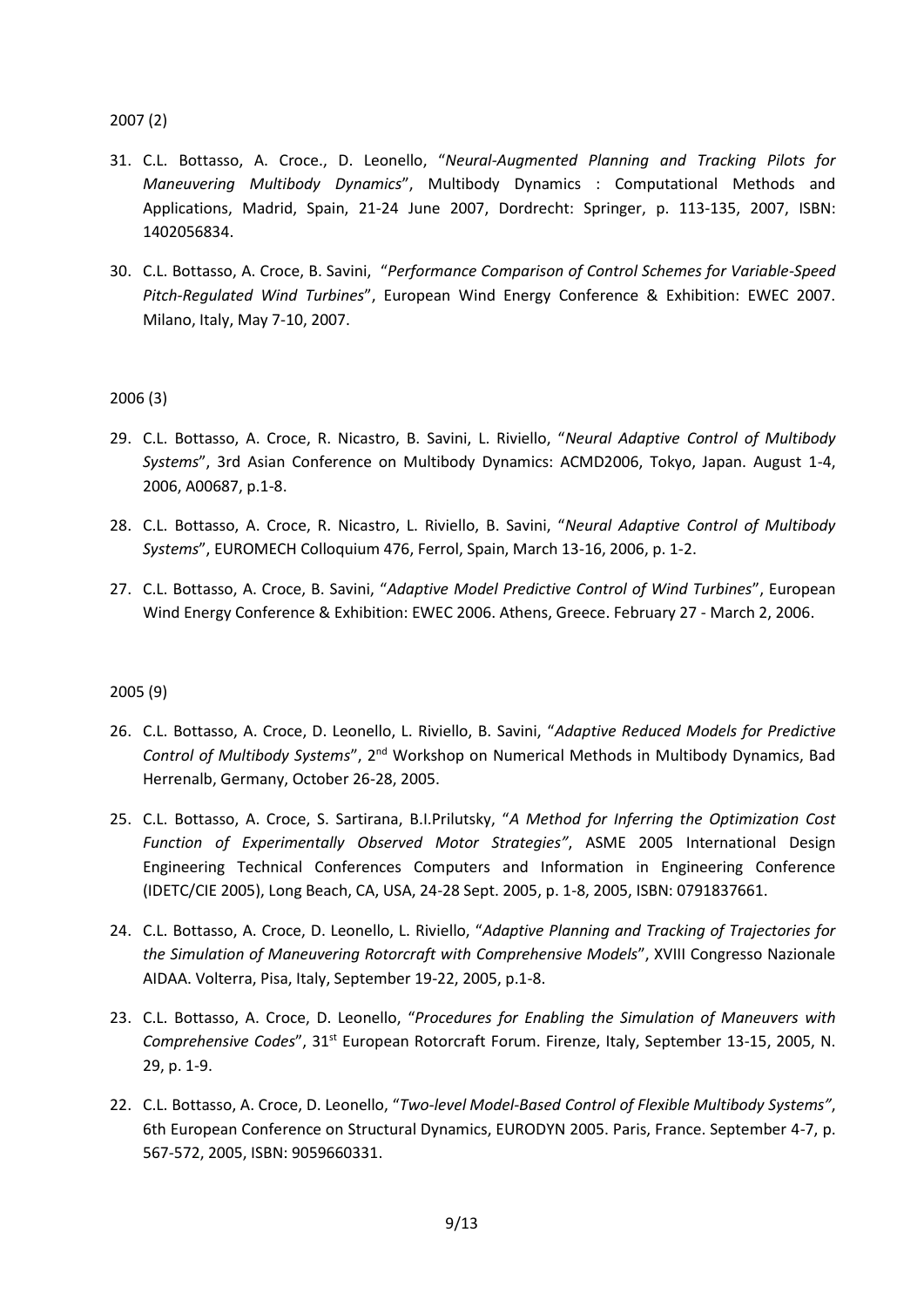- 21. C.L. Bottasso, A. Croce, B. Savini, W. Sirchi, L. Trainelli, "*Aeroelastic Modeling and Control of Wind Turbine Generators Using Finite Element Multibody Procedures*", Multibody Dynamics 2005 - ECCOMAS Thematic Conference on Advances in Computational Multibody Dynamics, Madrid, Spain, 21-24 June 2005, p. 1-15, 2005, ISBN: 8474933536.
- 20. C.L. Bottasso, A. Croce, B.I.Prilutsky, S. Sartirana, "*A Numerical Procedure for Identify from Experimental Data the Optimization Cost Function of the Neuro-Musculoskeletal System*", Multibody Dynamics 2005 - ECCOMAS Thematic Conference on Advances in Computational Multibody Dynamics, Madrid, Spain, 21-24 June 2005.
- 19. C.L. Bottasso, A. Croce, D. Leonello, "*Neural-Augmented Planning and Tracking Pilots for Maneuvering Multibody Dynamics*", Multibody Dynamics 2005 - ECCOMAS Thematic Conference on Advances in Computational Multibody Dynamics, Madrid, Spain, 21-24 June 2005, p. 1-19, 2005, ISBN: 8474933536.
- 18. C.L. Bottasso, A. Croce, D. Leonello, L. Riviello, "*Computational Procedures for the Simulation of Maneuvers*", 3rd M.I.T. Conference on Computational Fluid and Solid Mechanics, Massachusetts Institute of Technology, Cambridge, MA, USA, June 14-17, 2005.

# 2004 (9)

- 17. C.L. Bottasso, L. Trainelli, A. Croce, W. Sirchi, B. Savini, "*Sviluppo di Strumenti per la Simulazione di Moderne Turbine Eoliche : Aeroelastic Analysis and Control of Wind Turbine Generators*", Eolica Expo Mediterranean 2004. Roma, Italy, September 30 - October 2, 2004.
- 16. C.L. Bottasso, A. Croce, "*On the Solution of Very Large Optimal Control Problems, with Applications to the Simulation of Maneuvering Flight*", VII Congresso Nazionale SIMAI, Venezia, Italy, September 20-24, 2004, p. 1-4.
- 15. C.L. Bottasso, A. Croce, "*Steering of Flexible Multibody Systems with Application to the Maneuvering Flight of Rotorcraft Vehicles*", 6thWorld Congress on Computational Mechanics. Beijing, China, September 5-10, 2004.
- 14. C.L. Bottasso, A. Croce, "*Simulation and Control of Maneuvering Vehicles with Application to Rotorcraft Emergency Landings*", 22nd Southeastern Conference on Theoretical and Applied Mechanics : SECTAM 22. Tuskegee, AL, USA, August 15-17, 2004.
- 13. L. Trainelli, A. Croce, "*A Comprehensive View of Rotation Parameterization*", 4th European congress on computational methods in applied sciences and engineering: ECCOMAS 2004. Jyväskylä, Finland, July 24 28, 2004, p. 1-17.
- 12. C.L. Bottasso, A. Croce, D. Leonello, L. Riviello, "*Steering of Flexible Multibody Models With Application to the Simulation of Maneuvering Flight*", 4th European congress on computational methods in applied sciences and engineering: ECCOMAS 2004. Jyväskylä, Finland, July 24-28, 2004, p. 1-18.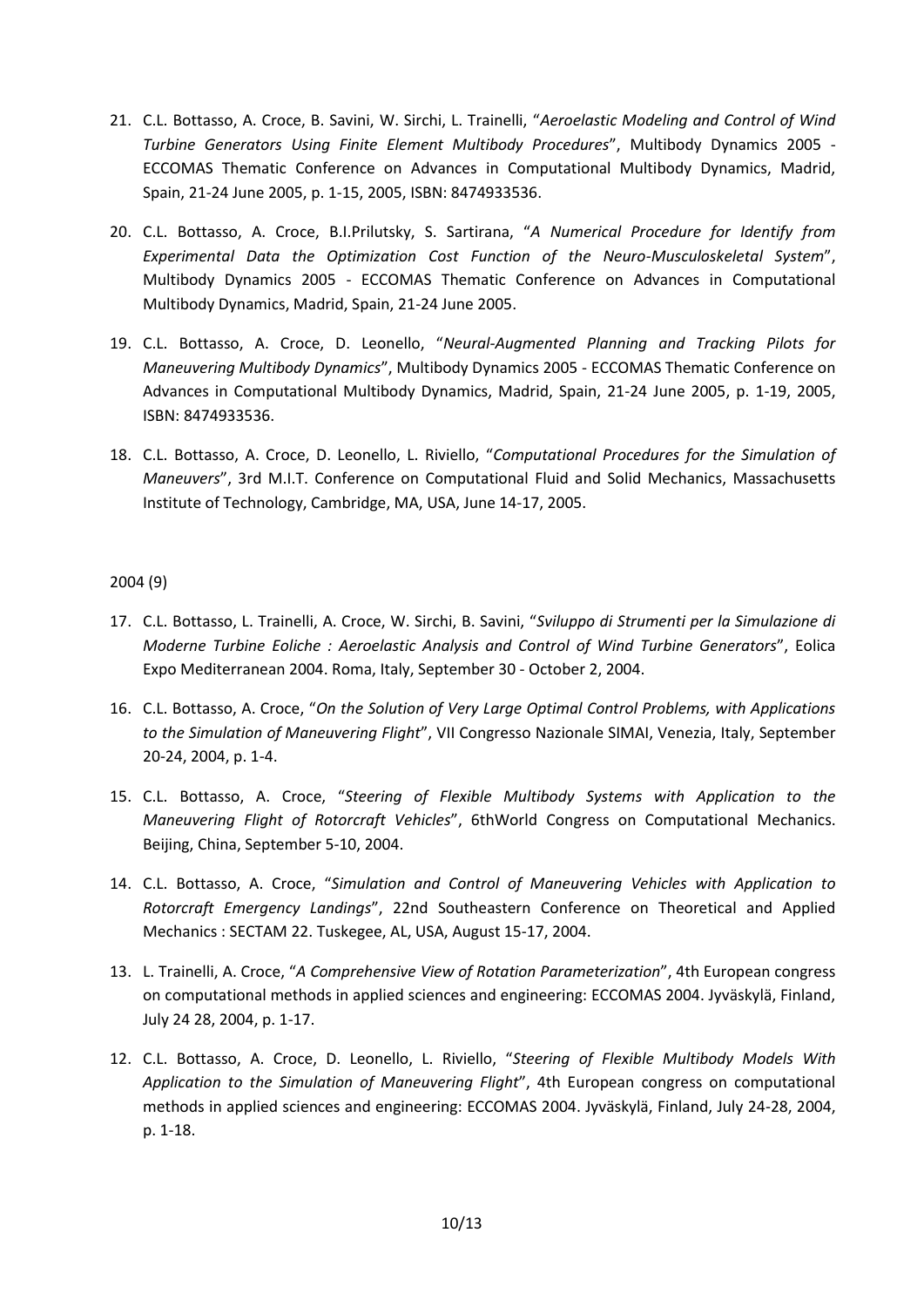- 11. C.L. Bottasso, A. Croce, D. Leonello, L. Riviello, "*A Two-Lever Controller for the Simulation of Complex Maneuvers with Multibody Dynamics*", XV Congresso Italiano di Meccanica Computazionale, GIMC04. Genova, Italy, June 21-23, 2004, p. 1-4.
- 10. C.L. Bottasso, A. Croce, D. Leonello, L. Riviello, "*Computational Procedures for the Aeroelastic Simulation of Maneuvering Rotorcraft Vehicles*", 60th International annual forum American Helicopter society - AHS. Baltimore, MD, June 8-10, 2004, p. 1-22.
- 9. C.L. Bottasso, A. Croce, D. Leonello, L. Riviello, "*Optimization of Critical Trajectories for Rotorcraft Vehicles*", 60th International annual forum American Helicopter society - AHS. Baltimore, MD, June 8-10, 2004, p. 1-20.

# 2003 (7)

- 8. C.L. Bottasso, A. Croce, "*Aeroelastic Simulation of Maneuvering Rotorcraft*", 10th International workshop on aeroelasticity of rotorcraft systems. Atlanta, GA. November 3-4, 2003, p. slides.
- 7. C.L. Bottasso, A. Croce, "*On the Solution of Inverse Dynamics and Trajectory Optimization Problems for Multibody Systems Using Energy-Consistent Methods*", XVII Congresso Nazionale: AIDAA 2003. Roma, Italy, September 15-19, 2003, p. 2021-2030.
- 6. C.L. Bottasso, A. Croce, D. Leonello, L. Riviello, "*Trajectory Optimization of Critical Maneuvers for Rotorcraft Vehicles*", XVII Congresso Nazionale: AIDAA 2003. Roma, Italy, September 15-19, 2003, p. 2043-2052.
- 5. C.L. Bottasso, A. Croce, "*Multibody Inverse Dynamics Using an Energy Preserving Direct Transcription Process*", IDETC'03, ASME Desing Engineering Technical Conferences. Chicago, IL, USA, September 2-6, 2003.
- 4. C.L. Bottasso, O.A. Bauchau, A. Croce, D. Leonello, L. Riviello, L. Trainelli, "*Finite Element Procedures for Non-linear Aeroelastic Problems*", 7th US National Congress on Computational Mechanics. Albuquerque, NM, USA, July 27-31, 2003, p. slides.
- 3. Bottasso C.L., Croce A., "*Inverse Dynamic Analysis of Multibody System Using an Energy Preserving Direct Transcription Method*", Multibody dynamics 2003. Proceedings of ECCOMAS thematic conference on advances in computational multibody dynamics 2003. Lisboa, Portugal, July 1-4, 2003, p. 1-24.
- 2. M. Borri, L. Trainelli, A. Croce, "*An Index Reduction Method in Holonomic Systems Dynamics*", Computational Fluid and Solid Mechanics 2003, Cambridge, MA, USA, 17-20 June 2003, Oxford: Elsevier Science, p. 126-130, 2003, ISBN: 0080440460.

2002 (1)

1. C.L. Bottasso, A. Croce, "*A Direct Transcription Method for the Solution of Inverse Dynamics and Trajectory Optimization Problems of Multibody Systems*", SIMAI 2002 VI Congresso Nazionale. Chia Laguna (CA), Italy, May 27-31, 2002.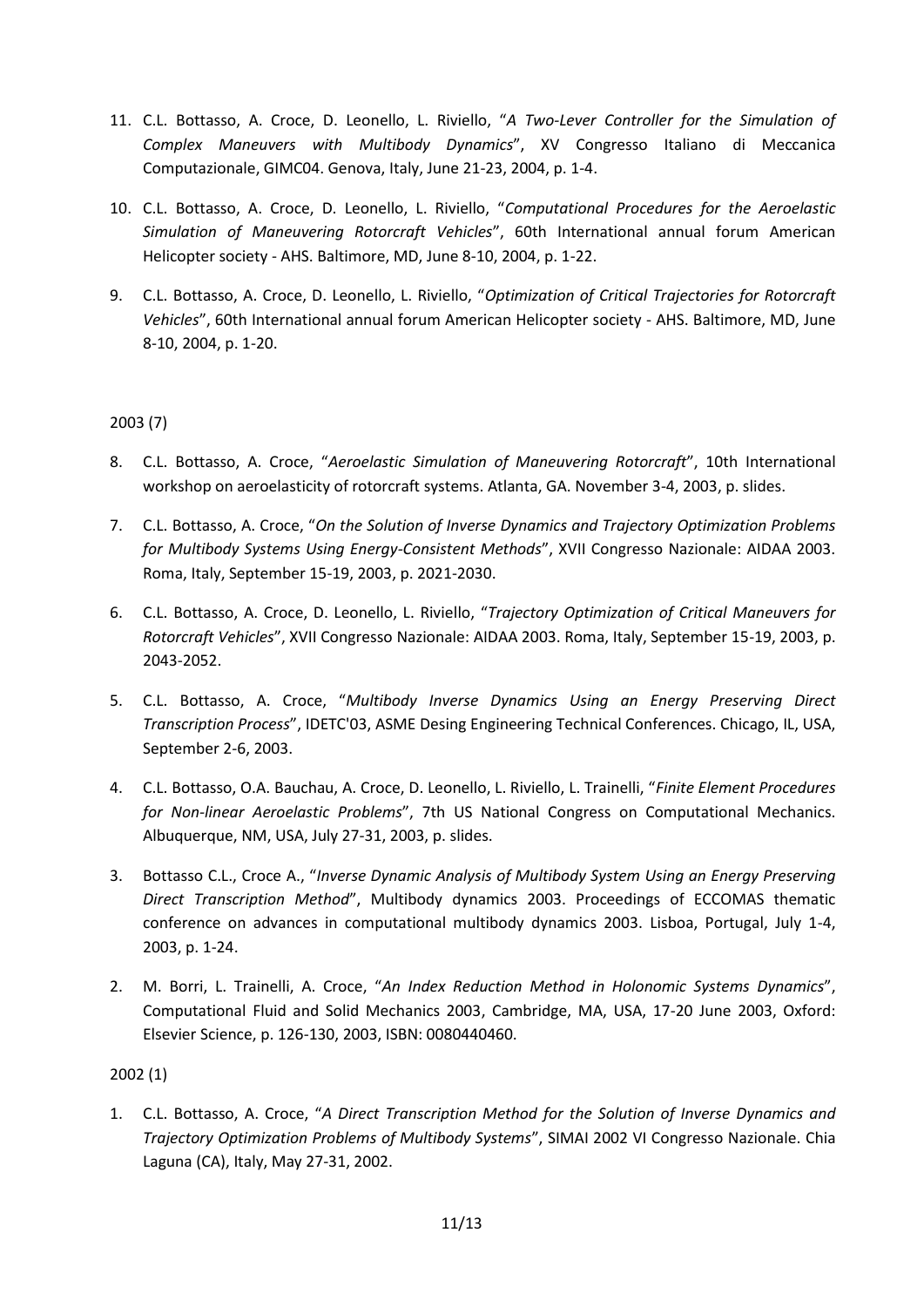# **Conference abstracts and poster (9)**

- 9. P. Bortolotti, L. Sartori, A. Croce, C.L. Bottasso, " Multi-MW wind turbine CoE reduction via a multidisciplinary design process ", EWEA 2015 annual wind energy event, Paris, 17-20th November, 2015.
- 8. D.I. Manolas, G.R. Pirrung, A. Croce, M. Roura, V.A. Riziotis, H.A. Madsen, C. Pizarro, S.G. Voutsinas, F. Rasmussen, NTUA, DTU, PoliMi, GAMESA, "Cross comparison of aeroelastic state-of-the-art Tools on a 10MW scale wind turbine", EWEA 2015 annual wind energy event, Paris, 17-20th November, 2015.
- 7. C.L. Bottasso, P. Bortolotti, A. Croce, F. Gualdoni, L. Sartori, "Integrated aero-structural optimization of wind turbines", Multibody Dynamics 2015 - ECCOMAS Thematic Conference. Barcelona, Spain, 29 June-2 July 2015, 2015.
- 6. L. Trainelli, A. Croce, C. E. Riboldi, R. Possamai, A. Castagnoli, "Multibody modelling of a novel twobladed helicopter: trim studies", Multibody Dynamics 2015, Josep M. Font-Llagunes (Ed.), CIMNE, Barcelona, ISBN: 9788494424403 [Multibody Dynamics 2015 - ECCOMAS Thematic Conference, Barcelona, Spain, 28 June-2 July 2015], 2015.
- 5. L. Trainelli, A. Croce, R. Possamai, C. E. Riboldi, "Dynamic Characterization of a Novel Gimbal Two-Blade Helicopter Rotor", in: 71st American Helicopter Society International Annual Forum 2015, Curran Associates, Red Hook, NY, 2015, ISBN: 9781510803787 [71st International Annual Forum American Helicopter Society (AHS), Virginia Beach, VA, USA, 5-7 May 2015], 2015.
- 4. Bottasso C.L., Croce A., Grasso F., Sartori L., "*Free-Form Aero-Structural Optimization of Rotor Blades*", Poster session presented at: European Wind Energy Association Annual Event (EWEA 2014), Barcelona, Spain, 10-13 Mar. 2014.
- 3. Bottasso C.L., Croce A., Gualdoni F., "*Simultaneous Structural Sizing of Wind Turbine Rotor and Tower",* Poster session presented at: European Wind Energy Association Annual Event (EWEA 2014), Barcelona, Spain, 10-13 Mar. 2014.
- 2. Bottasso C.L., Campagnolo F., Croce A., Gualdoni F., "*Multidisciplinary Design Optimization of Wind Turbines by a Multibody/cross-Sectional/fem Integrated Approach*", Multibody Dynamics 2013 - ECCOMAS Thematic Conference, Zagreb, Croatia, 1-4 July 2013, ISBN: 9789537738228, p. 1-2.
- 1. C.L. Bottasso, S. Cacciola, A. Croce, "*A Periodic Input-Output Stability Analysis Method for Complex Multibody Systems, with Applications to Wind Turbine Aero-Servo-Elasticity*", 2<sup>nd</sup> Joint International Conference on Multibody System Dynamics, Stuttgart, Germany, 29 May-1 June 2012, ISBN: 9783927618329.